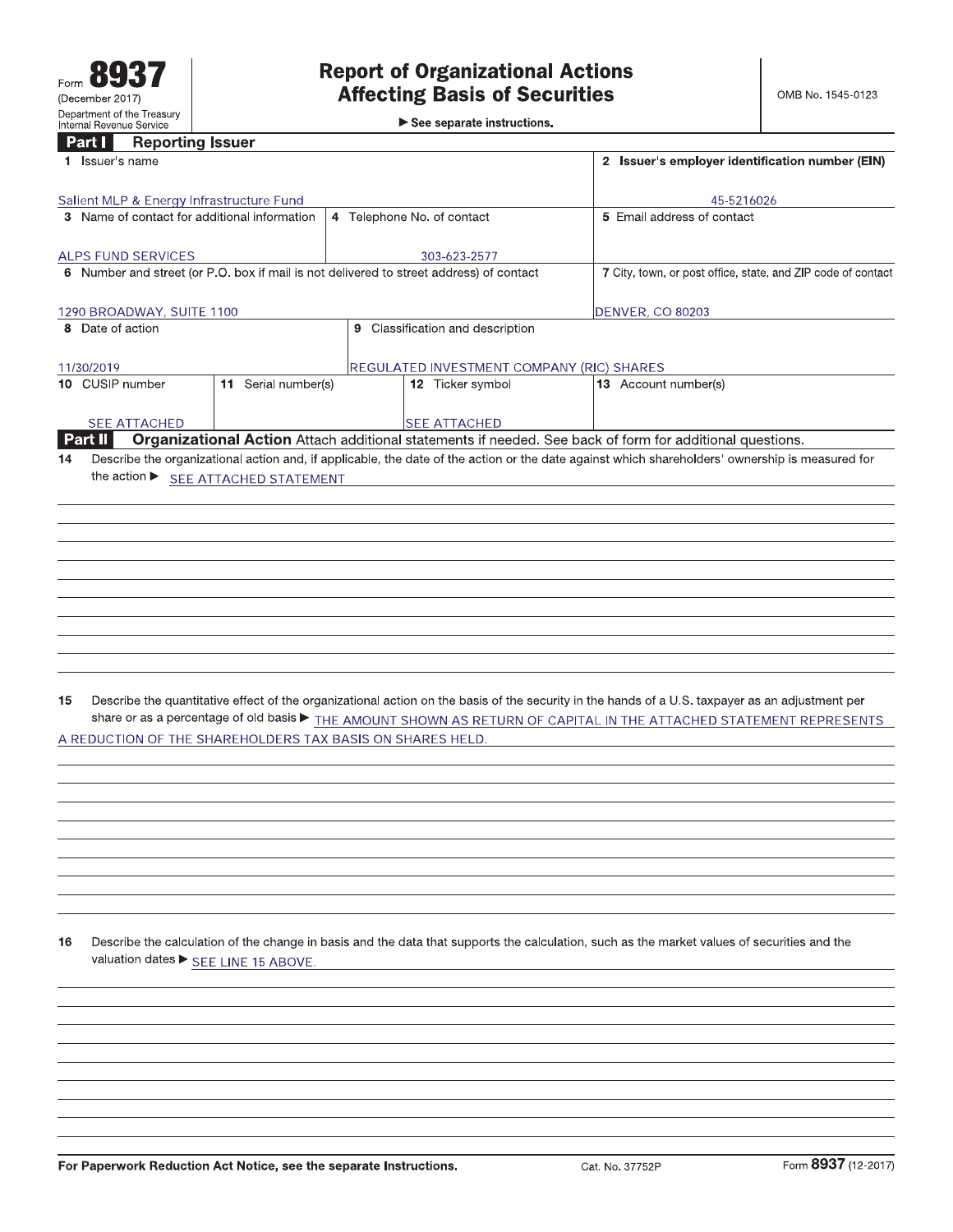| <b>Organizational Action (continued)</b><br>Part II                                                                                                         |  |
|-------------------------------------------------------------------------------------------------------------------------------------------------------------|--|
|                                                                                                                                                             |  |
| List the applicable Internal Revenue Code section(s) and subsection(s) upon which the tax treatment is based $\blacktriangleright$<br>17<br>PURSUANT TO IRC |  |
| SECTION 301(C)(1), THE PORTION OF A DISTRIBUTION WHICH IS DIVIDEND (AS DEFINED UNDER IRC SECTION 316) IS INCLUDABLE                                         |  |
| IN GROSS INCOME. PURSUANT TO IRC SECTION 301(C)(2), THE PORTION OF THE DISTRIBUTION WHICH IS NOT A DIVIDEND                                                 |  |
| SHALL BE APPLIED AGAINST AND REDUCE THE ADJUSTED BASIS OF THE STOCK.                                                                                        |  |
|                                                                                                                                                             |  |
|                                                                                                                                                             |  |
|                                                                                                                                                             |  |
|                                                                                                                                                             |  |
|                                                                                                                                                             |  |
|                                                                                                                                                             |  |
|                                                                                                                                                             |  |
|                                                                                                                                                             |  |
|                                                                                                                                                             |  |
|                                                                                                                                                             |  |
|                                                                                                                                                             |  |
|                                                                                                                                                             |  |
| 18<br>Can any resulting loss be recognized? ▶ NOT APPLICABLE TO THIS TRANSACTION AS NO LOSS WOULD BE RECOGNIZED                                             |  |
| ON THE RETURN OF CAPITAL DISTRIBUTION. THE SHAREHOLDER'S COST BASIS SHOULD BE ADJUSTED TO REFLECT THE                                                       |  |
| RETURN OF CAPITAL DISTRIBUTION WHICH MAY AFFECT THE GAIN OR LOSS REALIZED UPON THE DISPOSITION OF THE SHARES.                                               |  |
|                                                                                                                                                             |  |
|                                                                                                                                                             |  |
|                                                                                                                                                             |  |
|                                                                                                                                                             |  |
|                                                                                                                                                             |  |
|                                                                                                                                                             |  |
|                                                                                                                                                             |  |
|                                                                                                                                                             |  |
|                                                                                                                                                             |  |
|                                                                                                                                                             |  |
|                                                                                                                                                             |  |
|                                                                                                                                                             |  |
|                                                                                                                                                             |  |
|                                                                                                                                                             |  |
| Provide any other information necessary to implement the adjustment, such as the reportable tax year > PURSUANT TO IRC SECTION 6045,<br>19                  |  |
| AS AMENDED BY THE EMERGENCY ECONOMIC STABILIZATION ACT OF 2008, BROKERS ARE REQUIRED TO REFLECT THESE                                                       |  |
| ADJUSTMENTS IN THE COST BASIS REPORTING FOR COVERED SECURITIES. IF A BROKER IS NOT REQUIRED TO PROVIDE COST                                                 |  |
| BASIS TO A PARTICULAR SHAREHOLDER, THE COST BASIS OF THE SHAREHOLDER'S SHARES SHOULD BE ADJUSTED AS OF                                                      |  |
| THE DIVIDEND DATE TO REFLECT THE RETURN OF CAPITAL DESCRIBED ABOVE.                                                                                         |  |
|                                                                                                                                                             |  |

|                                |                                                                      |                                       |                            | Under penalties of perjury, I declare that I have examined this return, including accompanying schedules and statements, and to the best of my knowledge and<br>belief, it is true, correct, and complete. Declaration of preparer (other than officer) is based on all information of which preparer has any knowledge. |      |                                                      |  |  |
|--------------------------------|----------------------------------------------------------------------|---------------------------------------|----------------------------|--------------------------------------------------------------------------------------------------------------------------------------------------------------------------------------------------------------------------------------------------------------------------------------------------------------------------|------|------------------------------------------------------|--|--|
| Sign<br><b>Here</b>            | Signature $\blacktriangleright$                                      |                                       | $\lnot$ TAXPAYER           | A SIGNED COPY OF THIS FORM IS MAINTAINED AT THE OFFICES OF THE                                                                                                                                                                                                                                                           |      |                                                      |  |  |
| <b>Paid</b><br><b>Preparer</b> |                                                                      | Print your name $\blacktriangleright$ | Print/Type preparer's name | Preparer's signature                                                                                                                                                                                                                                                                                                     | Date | PTIN<br>$\ddot{\bullet}$<br>Check  <br>self-emploved |  |  |
| <b>Use Only</b>                | Firm s name<br>$\rightarrow$<br>Firm s address $\blacktriangleright$ |                                       |                            |                                                                                                                                                                                                                                                                                                                          |      |                                                      |  |  |

Page  $2$ 

Send Form 8937 (including accompanying statements) to: Department of the Treasury, Internal Revenue Service, Ogden, UT 84201-0054